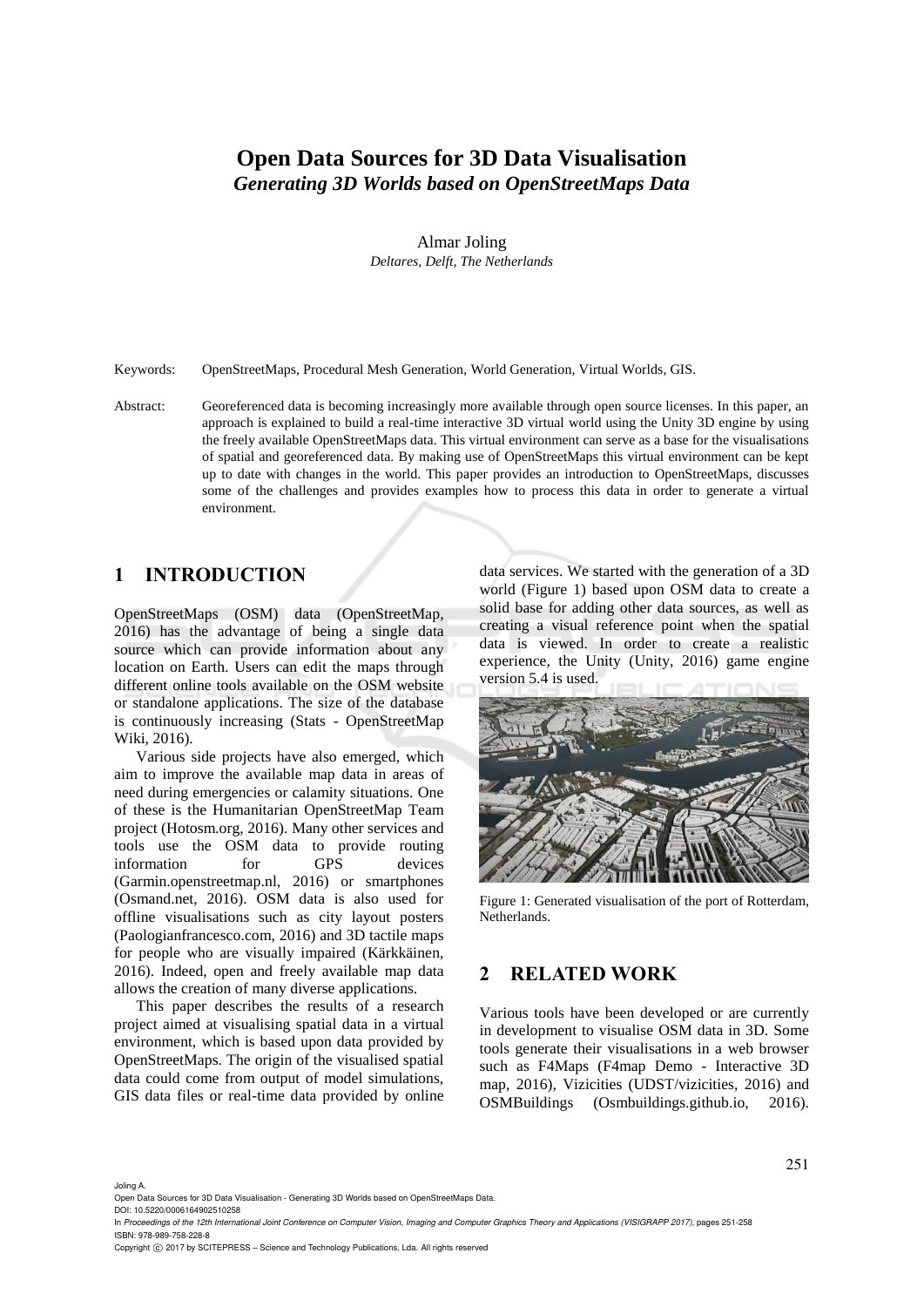Other tools are standalone applications, such as osm2world (Knerr, 2016) and can save 3D model files, which in turn can serve as an input for other applications. All of these tools use the same OSM database as input, and have to process the data in order to generate the 3D worlds.

Few projects use a game engine to load OSM data. ActionStreetMap (Actionstreetmap.github.io, 2016) generates 3D worlds in Unity and allows a player to walk through and interact with the map as well as saving a scene back to the OSM XML file format. It also features the ability of dynamic loading of world elements, which is not present in our own project.

## **3 ARCHITECTURE**

OSM data can be downloaded from various websites. One way to acquire this data is by downloading a data extract based upon administrative borders such as countries, provinces and states (download.geofabrik.de, 2016). Another way is to perform an actual query to receive an extract of a data set. One such query language is the OSM Extended API (Xapi - OpenStreetMap Wiki, 2016), which was used in this project. Our query uses only the bounding box query option, as all data is potentially useful for 3D visualisation. Therefore the data of interest is extracted at a later step. The Xapi query language always returns the latest version of the dataset, previous versions of nodes (map elements) are not returned. The API returns files in the OSM XML format which can then be used by other software.

### **3.1 Processing the Data**

There are many tools that can operate on OSM files. A large single XML file is difficult to index for a real-time application, which is why additional preprocessing is required before we start generating world geometry. OSMFilter (Osmfilter OpenStreetMap Wiki, 2016) is used to select the nodes that are interesting in the virtual environment: land use, buildings, waterways and infrastructure such as roads, railroads, high voltage towers and windmills. Some objects, such as windmills, have been selected for their generality. These objects are created as Unity prefabs that can easily be placed on the terrain and do not require extra processing. They add an extra dimension to the terrain as they are often landmarks in an area. After filtering, the command line application ogr2ogr.exe (Gdal.org,

2016) is used to convert the OSM XML file to a SQLite database. This will automatically categorise the sources of data in tables with the names equal to the type of data stored: *lines, multilinestrings, multipolygons* and *points*. Geometry data is stored in the Well Known Binary (WKB) format.

### **3.2 Challenges of the OSM Data**

Using OSM data does come with potential challenges when creating visualisations. Although the amount of data in the database is steadily growing, many areas in the world are still incomplete which can leave lots of gaps between buildings in cities. Aside from that, the actual nature of OSM has both pros and cons; everyone can edit the database after making a free account. The advantage of this is that changes in the real world are accounted for quickly in the database. Unfortunately it also means that data can be incomplete (Figure 2) or mapped incorrectly.



Figure 2: A city which is incompletely mapped. Tallahassee, USA.

Therefore, certain assumptions in visualisations need to be made. For example, some of the problems that have been noticed are nodes with a building tag which are part of storage underneath a bridge. Or small wind turbines placed on roofs which in the generated world become large turbines. This is a challenge that every 3D OSM visualisation must handle.

## **4 TERRAIN GENERATION**

All terrain and objects are generated as triangles and use Unity's *Mesh* object to be rendered. In order to improve performance most of the geometry is marked as static geometry and aggregated as much as possible in one single mesh object.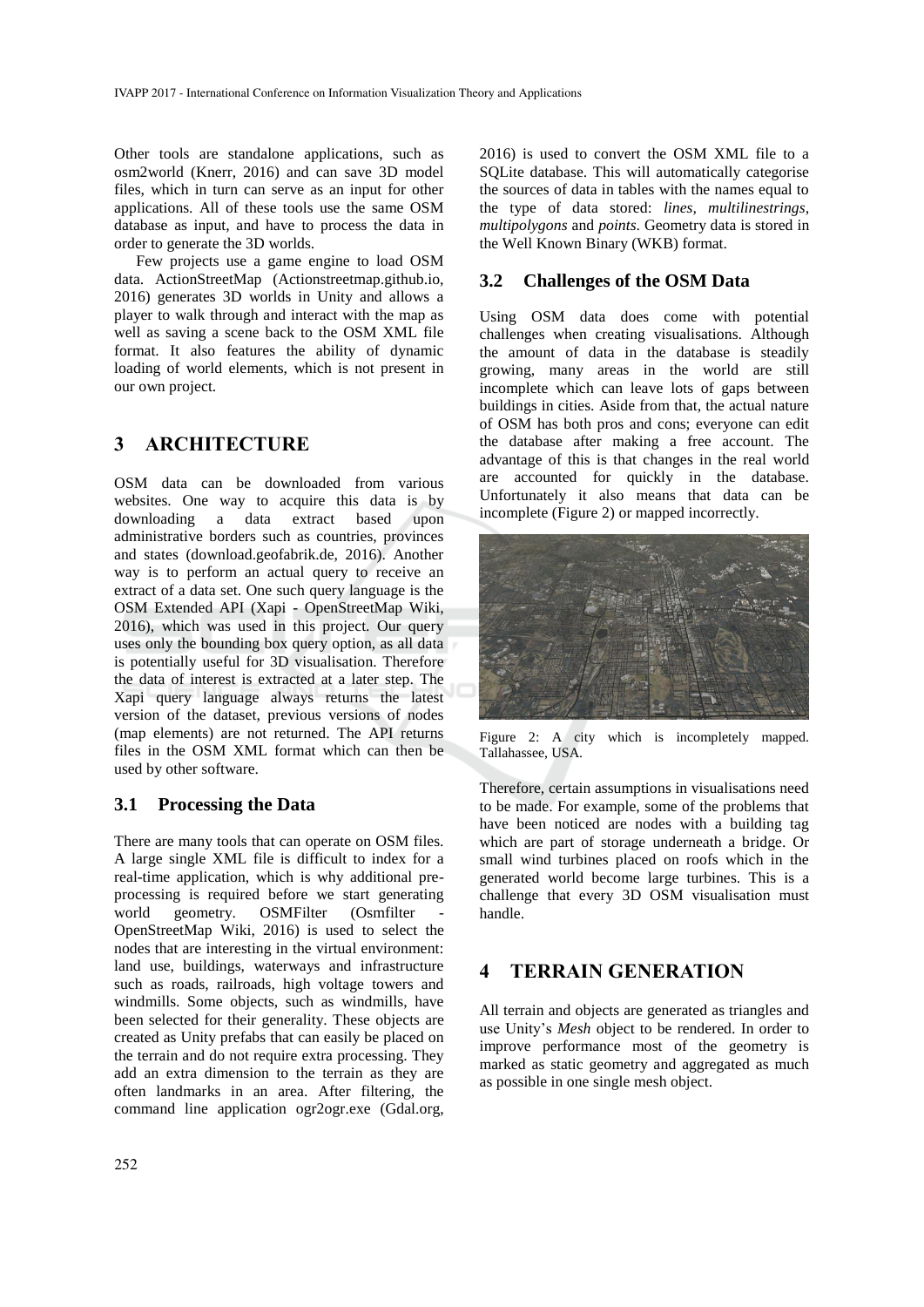In this project five elements have been marked as having significant influence for the visual representation of the terrain. These are: roads, trees, buildings, water surfaces and ground textures. Of course, there are many more man-made objects, some of which are tagged, but many of these do not add an extra sense of positional awareness on the average scale of our map; they are too small and far away to be seen.

### **4.1 Terrain Mesh Creation**

The terrain is generated using tiles based on the OSM zoom level 14 (Zoom levels - OpenStreetMap Wiki, 2016). This was an early design choice based upon the average expected zoom level of the world, a trade-off between required tiles and expected map detail. OSM tiles use a Cartesian coordinate system based upon EPSG:3857. The actual downloaded OSM data makes use of the EPSG:4326 (WGS84) coordinate system.

The elevation of the terrain is based upon the SRTMv3 (Shuttle Radar Topography Mission, 2016) global elevation map. This data is freely available and has accuracy from 30 to 90 meter depending on the area of interest.

All terrain related information is generated and rendered per tile using Maperitive (Maperitive.net, 2016). One single tile always represents an OSM tile at zoom level 14. Terrain is generated by building square geometry with a variable number of vertices.

Originally a 32x32 regular grid was used to build the terrain tiles. But in order to reduce triangle count, a simple method of Level of Detail (LOD) is implemented by making use of an error threshold to determine where to place the vertices. This technique is loosely based on existing algorithms (Garland and Heckbert, 1995). The threshold is configured to be a 15% difference in elevation between the last vertex and the vertex that is being processed. When the threshold is exceeded, a new vertex is inserted at the location and will serve as the new starting point for the next difference comparison. Every terrain tile is built using this algorithm (Figure 3). For convenience, however, all terrain tiles will have vertices inserted at the four corner points, such that these will always connect properly and also guarantees that later tile tessellation algorithms generate a square exactly the size of a single OSM tile.

For all the edges of the terrain we store the vertices in a list. We keep track of these as neighbouring terrain tiles will need to share the same vertices at the same location in order to prevent

seams from appearing at the mesh boundaries due to differences in the elevation.

Neighbouring tiles are quickly determined by using the OSM coordinates  $(x -1)$  or  $x +1$  for horizontal neighbours, y-1 or y+1 for vertical neighbours).



Figure 3: An unoptimised (left) and optimized (right) tile.

When the terrain geometry for a tile has been processed and all vertices have been created, the tessellation LibTessDotNet (speps/LibTessDotNet, 2016) library is used to create renderable triangles using Delaunay triangulation.

This process is repeated three times with different tolerance values in order to create meshes for the LOD system. The vertices at the mesh boundaries will always be kept the same, however. This allows for a seamless transition from one LOD level to another while preventing holes from appearing between the meshes in different LOD levels. The highest LOD level (with the most vertices) is used for this.

This algorithm results in geometry which has a lower polygon count in flat areas, while areas with a more diverse elevation will have a higher polygon count where detail is needed.

#### **4.1.1 Texture Generation**

Terrain textures are generated using Maperitive. Maperitive reads the downloaded OSM file and can then render tiles in the OSM coordinate system, for different zoom levels. These tiles are generated with styling information based on rulesets which define the visual representation of elements on the map. Maperitive can be run headless (without user interface) to load large OSM XML files and is programmable with Python scripts.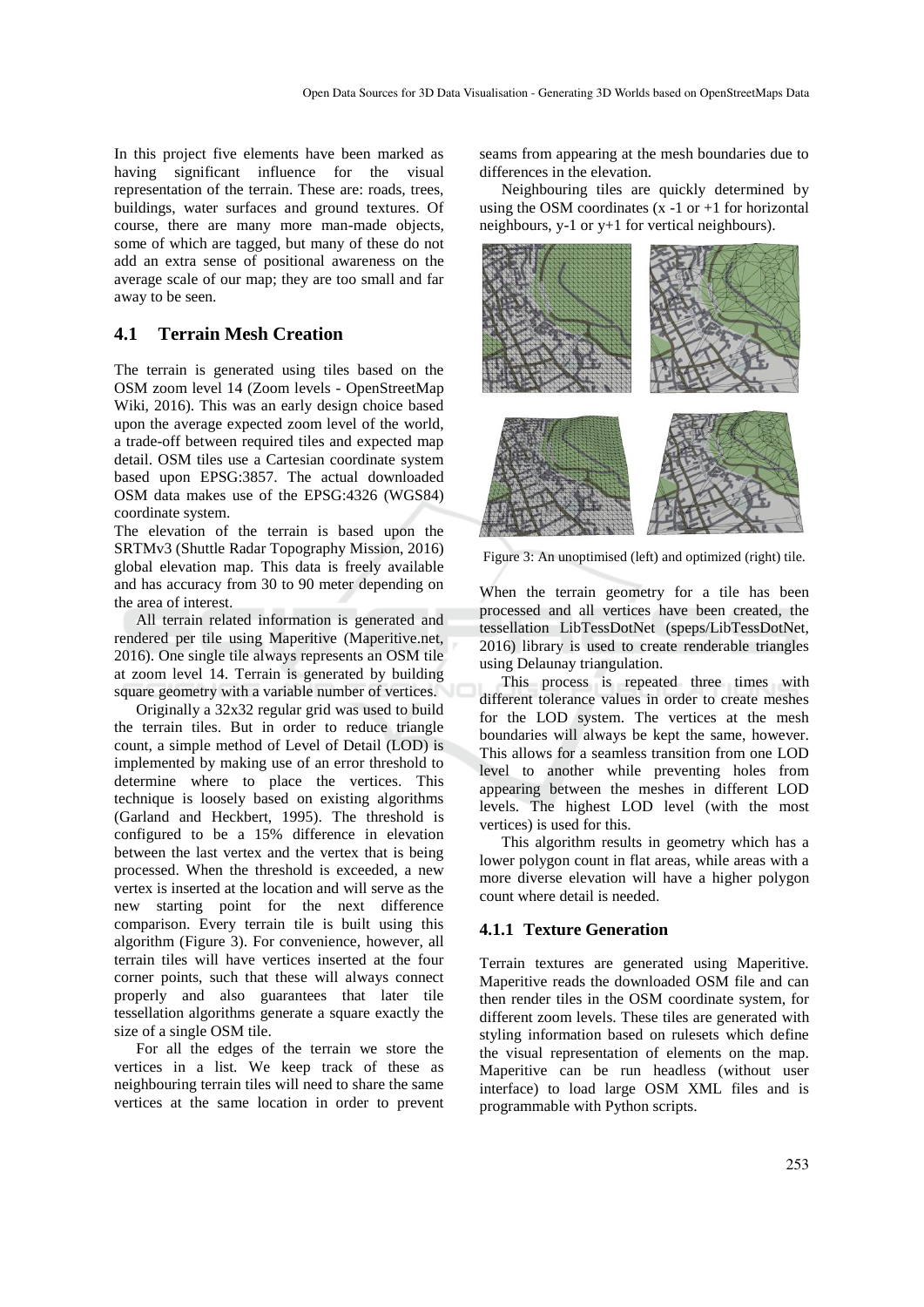After the tiles have been generated, the tool DXTCrunch (BinomialLLC/crunch, 2016) is used to optimize and reduce the memory footprint of the tiles as well as creating mip-maps in order to provide LOD for textures and reducing moiré effects. The files are saved in the compressed image format DXT1 which is common for use in game engines.

Alternatively an aerial map can serve as a base layer by providing a Web Mapping Service (WMS) for such tiles (Figure 4). This creates a better understanding of the terrain type and land cover. But it comes with the risk of being low in resolution or having colour differences between tiles due to different times of photography or cloud cover.



Figure 4: Difference between an aerial WMS layer and tile generated with Maperitive.

Additionally, georeferenced shapefiles can be loaded on top of the created geometry to visualise different kinds of data (Figure 5).



Figure 5: City of Colombo, Sri Lanka with the May 2016 flood extend map added (data courtesy of Survey Department of Sri Lanka).

### **4.1.2 Mesh Colliders**

The default "mesh colliders" of Unity are used to build a collision mesh for the generated terrain tiles. These can be used to perform hit detection using ray casting techniques. Raycasts are used to position certain objects (trees, roads) exactly on the terrain, such that they do not float above the terrain.

All LOD levels share the collider of the highest and most accurate LOD level. This could lead to some floating objects on the terrain, but only when these object are so far away from the camera that

such errors are practically invisible. When the user gets closer to the terrain objects, the terrain will be shown in the highest LOD level and therefore objects should match with the terrain.

#### **4.2 Building Generation**

The building data that OSM contains is most of the time a "floor plan". So only the vertices are provided that composes the outline of the building.

Before buildings are generated, some preprocessing scripts using the GDAL libraries (Gdal.org, 2016) are used to clip the buildings that belong to a certain tile. The tile's x-y coordinates are stored for each row in the database to make it easy to query.

Buildings are generated for each tile rather than as one big mesh. The latter would make it impossible to load data dynamically depending on the camera frustum position. Currently these tiles are not loaded on demand yet, which is a feature that is planned for the future. Using tiles the rendering can also effectively cull buildings that are not visible to the camera. If it were just multiple large meshes covering the whole terrain area, one building could trigger the rendering of thousands of other buildings, therefore increasing the number of rendered triangles.

Some buildings have additional information such as height (height of the building), number of floors and minimum height (distance from the ground). A single building can be made of several parts. In this case the OSM attribute *building:part* will be set to "yes". Combined with the attribute *min\_height*, this is a powerful option to create buildings which are more than just an extruded floor plan, as building parts can be stacked on top of each other (Figure 6).



Figure 6: Euromast tower in Rotterdam, the Netherlands. It consists of multiple geometry elements using the "building:part=yes" tag.

If the height of the building is available, this information is used directly in order to extrude the mesh. Otherwise, when the number of floors is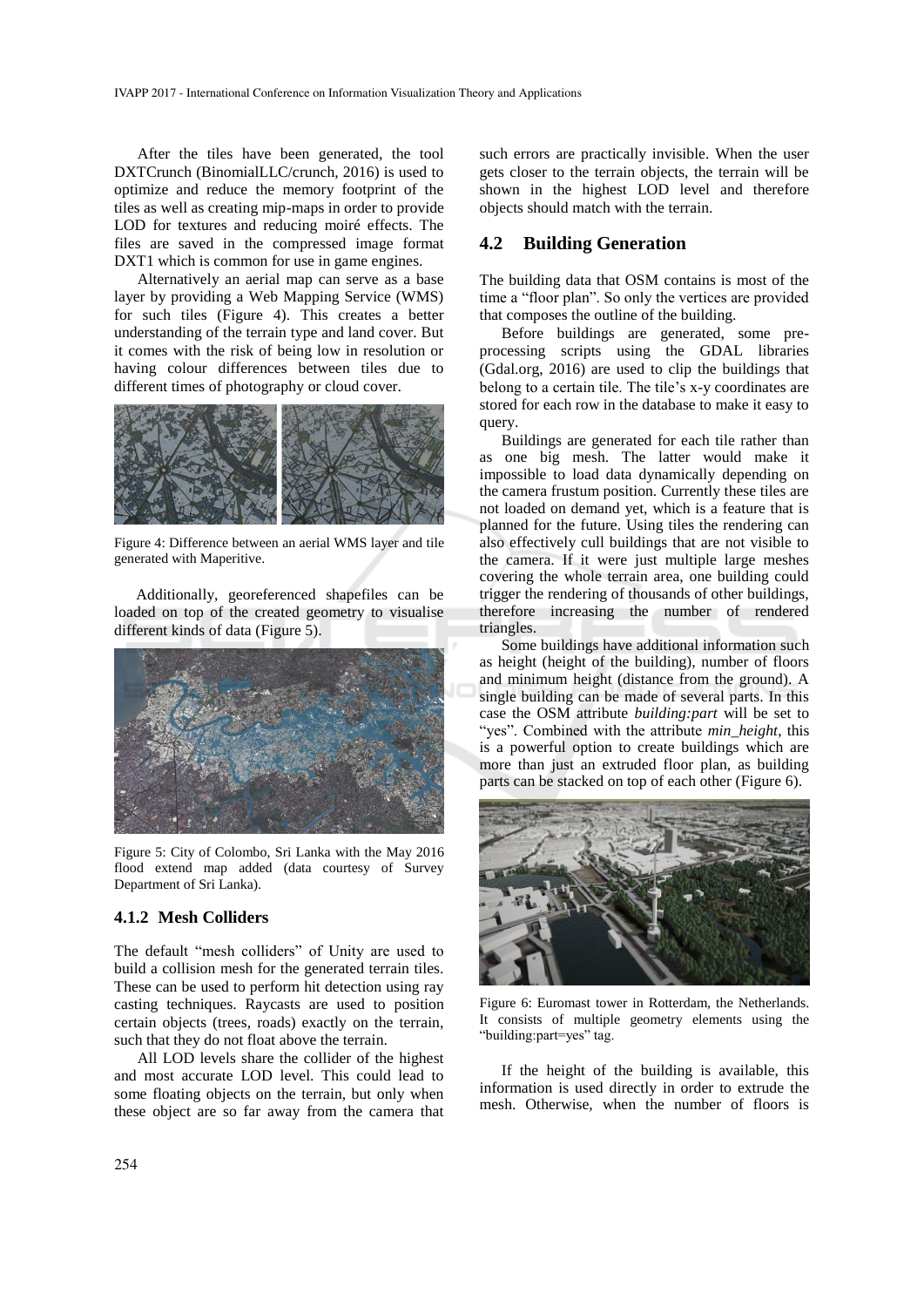known, the "formula for calculating the height of a 'mixed-use' or 'function unknown' tall building" (Ctbuh.org, 2016) is used to determine building height. When none of these are available, a default height of 6 meters is used.

To generate 3D buildings several steps need to be performed. The building information is already stored per OSM tile in an earlier step. To make culling of buildings straightforward, all buildings are attached to the tile on which they are standing. For each tile we execute the following steps:

```
Query SQLiteDB for buildings of tile 
For each building in tile 
  Merge adjacent vertices to remove 
  building walls
  Tessellate outline to triangles
  Copy outline and elevate by building 
  height to create ceiling
  Build walls between floor and 
  ceiling
```
Boundary information is returned by the tessellation library, which we use to build the "roof" of the 3D building. This is a copy of all floor plan vertices where the y component has been increased by either the calculated height or a fixed default height value.

Then we generate the walls by looping through the edges of the buildings and generating triangles for each inner or outer edge.

All these generated vertices are added to the meshbuilder class which will automatically build meshes taking into account Unity's maximum vertex limit of  $2^{16}$  (65536) vertices into account.

Each building has a white diffuse colour. OSM data sometimes contains wall colour information but this is not so common. Therefore it was decided to proceed with a uniform colour approach, while skipping efforts to texture buildings with a collection of premade wall textures.

#### **4.2.1 Fixed Model Buildings**

A number of buildings are not dynamically generated. Often buildings or structures are described by a point object (feature) instead of a polygon and therefore do not have the necessary information to generate a 3D model.

In this case some prebuilt meshes are used. For example, for objects such as: high voltage towers, windmills and wind turbines. Occasionally more information is available for an object: the type of high voltage tower (Tag:power=tower,

OpenStreetMap Wiki, 2016) or the blade diameter of a wind turbine (Tag:generator:source=wind - OpenStreetMap Wiki, 2016). With this information, it is possible to select a 3D mesh from a library of prebuilt 3D meshes. Currently in this project only one pre-made mesh is used per recognized point object.

### **4.3 Trees and Forested Areas**

Tree placement in this application takes three types of OSM data sources into account. The land use type *landuse=forest* is used for random tree placement while sometimes an actual single tree is defined (*natural=tree*) or a row of trees (*natural=tree\_row*).

#### **4.3.1 Forest Areas**

The land use type *forest* is used to randomly place trees in a specified area. No trees should be generated outside these areas. Therefore a tree placing algorithm has been implemented. Polygons in this algorithm are created using the LibTessDotNet library which also takes care of holes in the geometry.

For each polygon of natural type forest

```
Tessellate to a 2D mesh using the 
polygon outline 
Calculate expected tree count
Begin loop for expected tree count
  Choose random triangle of polygon 
  Get random point in selected 
  triangle by using barycentric 
  coordinates
  Determine if there is already a 
  tree at the given random location 
  using a radius test
  If no tree nearby
     Place tree and continue 
  Else 
     Try another random location up
     to three times.
     If no acceptable location is
     found, skip tree and continue.
```
The maximum number of trees that are placed per polygon is calculated using the area of a polygon multiplied with a tree density factor. A density of 1.0 means that there will be one tree per square unit of the polygon. An absolute maximum regardless of polygon size ensures that very large polygons will not generate thousands of trees.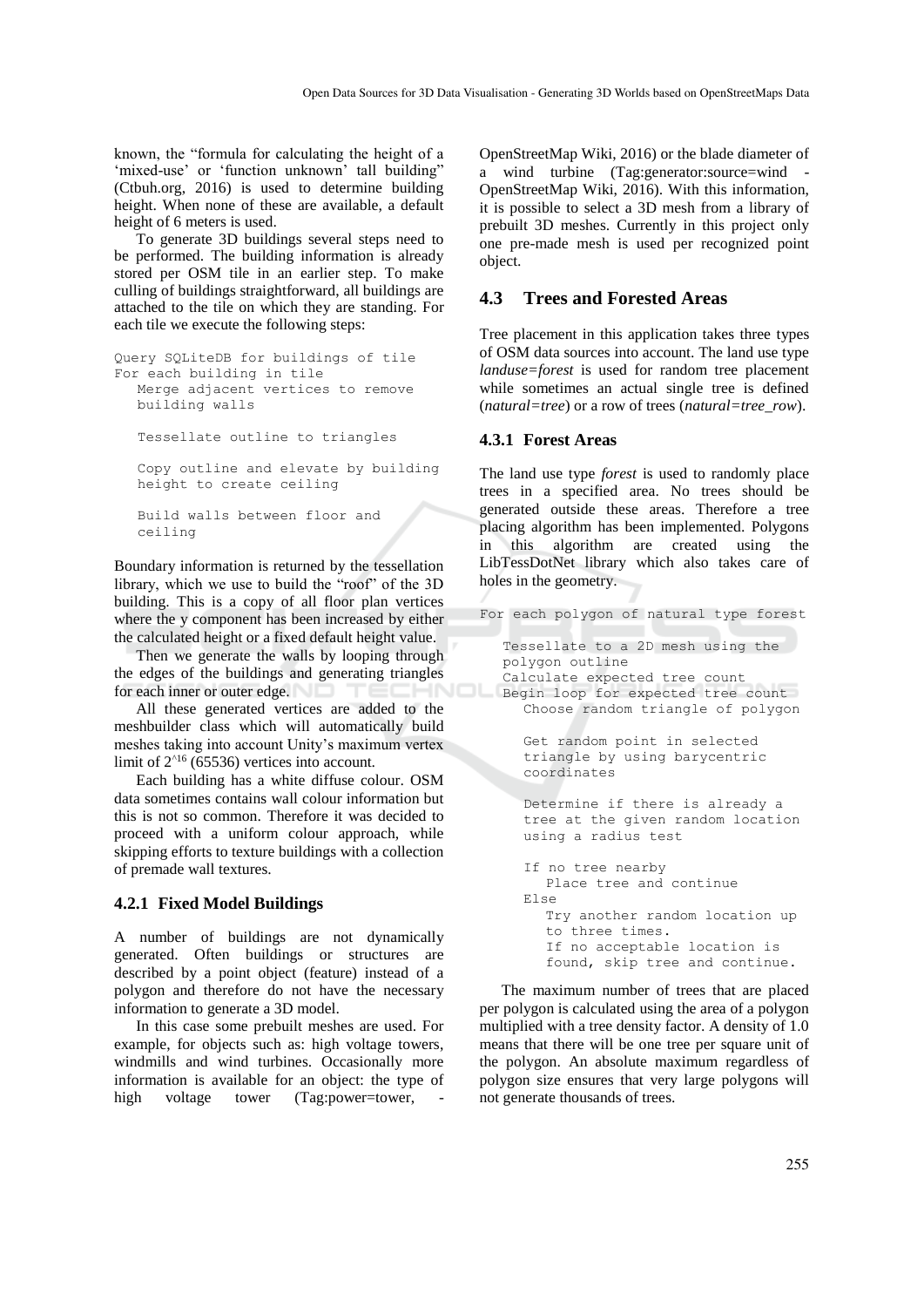#### **4.3.2 Reducing Uniformity of Trees**

The vertices of trees are modified by a randomiser function to give each tree more of an individual and unique look (Figure 7). First, the size is uniformly modified using a scale of  $0.9 - 1.1$  times the actual size. Therefore, all the trees vary in size. Secondly, the rotation of the tree is changed. Rotation of the xaxis is from 0 to 360 degrees and on the y- and zaxis the angle is between -2 and 2 degrees to make sure that trees are not all pointing upwards and perfectly straight. Finally, all trees have some colour variation applied by using vertex colours. For each tree a random greyscale colour is determined (between RGB 100 to 255), which is then applied to all the tree vertices. The trees are then added to the meshbuilder class which will again make sure that meshes are split when reaching Unity's mesh limit, similar to the construction of buildings. The trees object will become a child of the terrain tile in order to perform efficient frustum culling. When the tile becomes invisible to the camera, so will all the trees on top of it.



Figure 7: Trees without variation (left) and with (right).

When rendering, the fragment shader will multiply the tree's texture colour with the vertex colour, giving each tree a different colour. All these steps combined lead to a tree placement system which creates diverse forests, while keeping the rendering batches intact. This means that there is no performance loss for having many randomised trees compared to non-randomised trees.

#### **4.3.3 Level of Detail for Trees**

Unity's own LOD system is used to reduce the number of triangles rendered for trees that are far away. A LOD system tries to lower the number of rendered triangles by replacing detailed meshes with meshes that have a lower polygon count. These systems work, using the fact that in perspective views, objects become smaller when distance to the camera is increased. With properly setup LOD levels, it is unlikely for the user to notice the changing geometry.

For each tree type, three different meshes have been created in 3D modelling software: A normal

"base" tree and two types of low-polygon meshes based upon the base tree (Figure 8).





The simplified trees are made like this to prevent "popping" of the geometry. Three meshbuilder classes are used simultaneously to generate the LOD meshes. Each tree that is placed inside the first LOD (high detail) meshbuilder is also automatically added to the other two mesh builders. This will immediately create the meshes for the medium and low-polygon trees. Unity's LODGroup component is then added to this object so that Unity can automatically determine when to render which mesh at what distance.

#### **4.4 Infrastructure**

Various types of infrastructure are visualised as well: Most types of car roads and railways are visualised. The 3D models of the roads are generated using the linestrings that are available from the OSM data. OSM provides many categories for these. The data is specifically filtered as follows: '*unclassified', 'motorway\_link', 'road', 'motorway', 'trunk\_link', 'primary\_link', 'service', 'secondary\_link', 'tertiary\_link', 'primary', 'secondary', 'tertiary'*  and *'residential'.* Some categories are currently skipped (e.g. trails) because they are rather small and do not add significant detail to the virtual world. They might be visible on the ground layer tiles.

An important aspect of roads that requires attention is multiple layered roads such as intersections, tunnels and bridges. OSM data has a solution for objects which share the same x-y coordinates but not elevation. The attribute *layer* makes it possible to distinguish these. This way 3D roads can be constructed which are layered on top of each other or join two different levels together, such as intersection junctions.

The default width of the roads is 5 meters. Additionally, width is calculated when properties are available such as the number of lanes or if an actual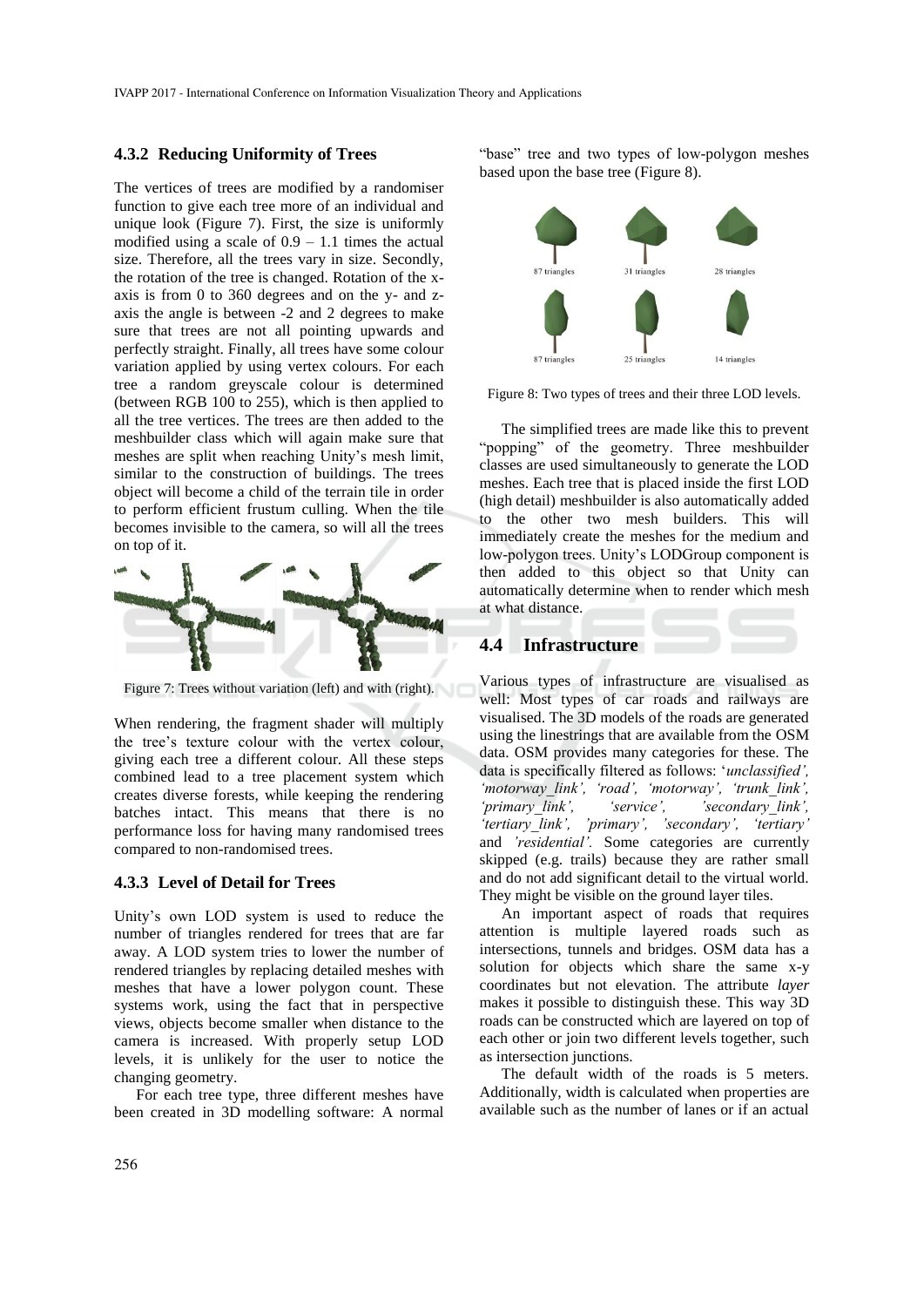width has been set. The width of a single lane is currently configured to be 3.5 meters. This number varies internationally, however. The road meshes are generated by using a quadratic Bézier curve algorithm. Corners become rather angular when road sections are drawn straight from point to point. These quadratic curves provide much smoother and more realistic representation of the roads (Figure 9).



Figure 9: Top-down view of point to point roads (left) and quadratic curves (right).

## **4.5 Water Surfaces**

Various sources of water surfaces can be found in OSM data; these are of the type *multipolygon* in the earlier generated SQLite database. OSM data has many classifications of water types (e.g. *rivers*, *lakes*, *canals*, etc.). These polygons are tessellated directly without additional processing. One aspect that has to be considered is that some water surfaces such as oceans might not be mapped in OSM as polygons. Rather, their coastlines have been mapped. Datasets which contain these as polygons can be downloaded freely (Openstreetmapdata.com, 2016). Texture mapping of these water surfaces is based upon their absolute position in the virtual world. A variation of flow maps (Vlachos, 2010) gives these surfaces more water-like dynamics. Normal implementations of the flow maps commonly use textures for velocities of the water.

But in our water surfaces vertex colours are used instead, as there is no need for high resolution flowing water, while also reducing the memory footprint for each surface. In order to make sure there are no unexpected colour changes in the water, the polygons do not share their vertices and every triangle has unique vertices.

## **5 CONCLUSIONS AND FUTURE WORK**

This paper covered an approach to generate a 3D virtual world based upon OSM data (Figure 10). Various approaches have been shown that were used to generate terrain tiles, perform tree placement, create infrastructure of roads and railways, plus generating polygons of water surfaces.

There is still room for improvement by implementing various other techniques for generating efficient geometry. Recent versions of Unity support GPU instancing. This creates opportunities in displaying massive amounts of geometry, such as trees, without having an enormous performance impact. Recent DirectX versions support dynamic tessellation which allows the creation of details on the vertex shader itself without having to generate additional vertices on the CPU side.

Another improvement would be to generate geometry on the fly instead of only once during start up. Dynamic creation of tiles makes it possible to explore any place in the world without running into potential memory issues, as well as reducing loading times at the start of the virtual environment.

Batching of terrain tiles could be further optimized by making use of texture atlases. A single 4096x4096 pixels texture can fit up to 16x16 terrain textures. This would reduce the number of draw calls by a factor of 256. Care needs to be taken regarding the mip-mapping of these texture atlases as border pixels might bleed to the texture of neighbouring tiles. It is very likely that some of the pre-processing can be skipped by making use of the OSM Spatialite-tools (Gaia-gis.it, 2016). These tools create a SQLite database with spatial extensions which provide a fast way to query geometry from the database. As well as keeping OSM node references, which potentially allows better merging of geometry.



Figure 10: Visualisation of Hamburg, Germany.

## **ACKNOWLEDGEMENTS**

This research is part of the Strategic Research Programme on Software Innovation of Deltares,